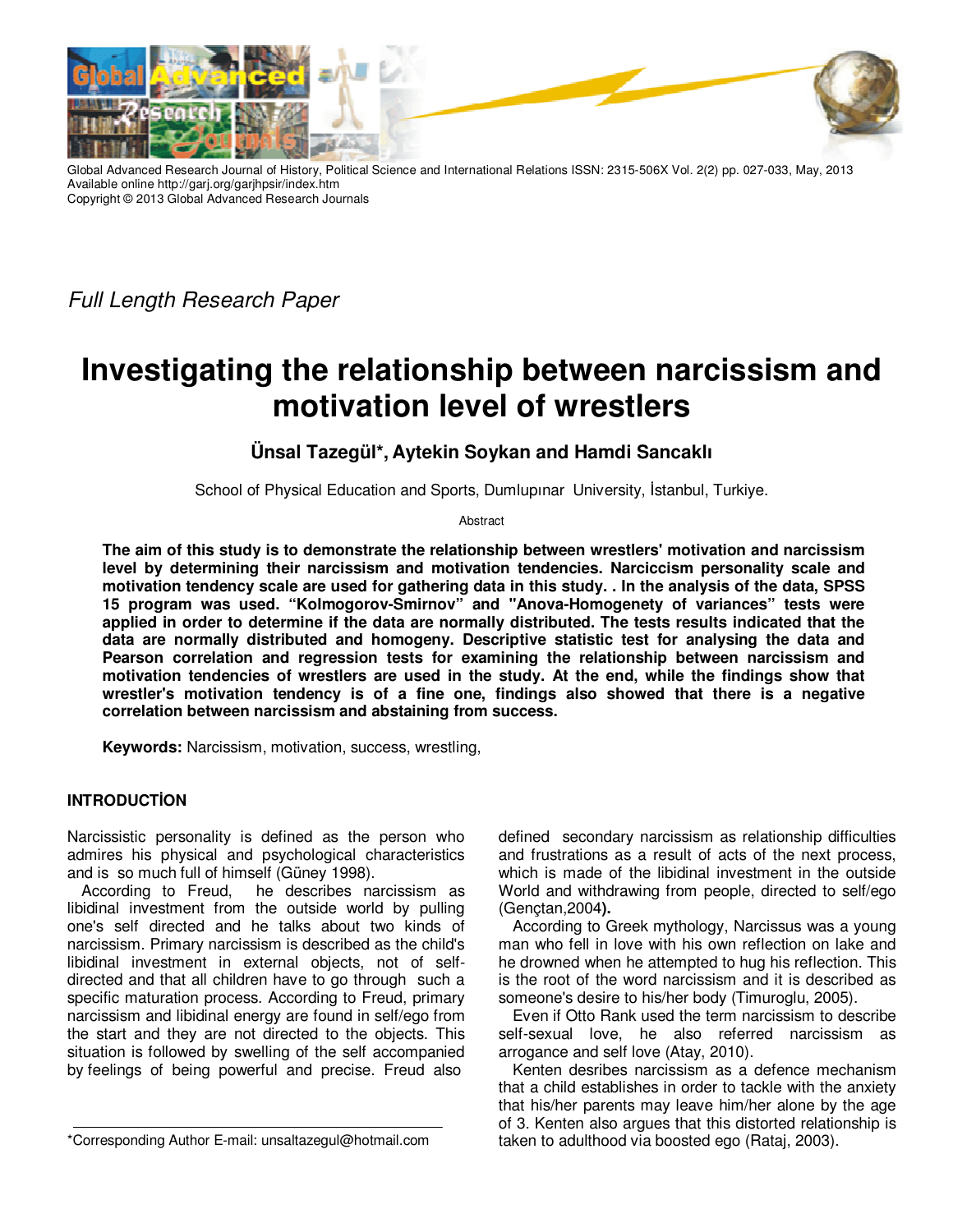Narcissist athletes reveal hostility and skepticism for human relations in their later relationships due to their negaitve experinces with their families in early childhood. As a result, pre-conditions of social feedback and selfimplications, remain uncertain manner, so that doubts arise about the value of social feedback. Narcissistic athletes feel the need for testing whether the others bear appreciative thoughts or not and keep their relations under constant pressure in order to get the desired feedback. However, due to negative experinces in their early childhood not only they have distrust but also they can not really love and care the others, at the same time underestimate them(Gülmez,2009).

Narcissistic athletes, reveal a calm and self-confident quality in their social behaviours. The fact that they seem to be trouble-free and saturated is thought to be related with their being graceful by the others. For others, this reveals immodesty, arrogance and complacence in the human relations, snobbish manners, much selfconfidence and presumption. Narcissistic athletes generally use others for their own interests, exploit them, expect them for the fulfillment of their requests without beware of anything and giving anything in return. Therefore, they are seen as far from being humble, extremely self-centered and non-giver people (Tazegül,2011).

Narcissistic athletes are the people who admire themselves physically and mentally, see themselves above, expect continuous appreciation, interest and approval, they will meet exclusive of interest wherever they go and think that they deserve the superior place. Such intense narcissistic injuries and disappointments in expectations is also often the inevitable reality. Narcissistic self-esteem of individuals are fed from outside interests, tastes, approvals. People in question can not stand criticisms and anticipate for constant praises. For this reason, their apperances and manners are formed to grasp all these. Since they make use of the others for glorifiying, seem to be superior and reveal themselves; their friendships are just to get benefit from the others in this way. Narcissistic athletes are known as selfish, egocentric since they do not show empathy towards emotions, thoughts and needs of others (Rozenbaltt 2002).

Narcissist athletes, often see their failure's reason in the referee's attitude, "strange rules", audiences, "the wrong strategies of coach" etc. They usually do not face their failure and do not believe in their responsibility in failure (Tazegul, 2011).

Narcissism may sometimes affect the performance of the athletes positively. Narcissistic athletes themselves feel valuable, and their admiration for others to gain advantage depends on the capabilities of reveal themselves. They reveal their superiority by exhibiting the best movements that they perform in the sports field and try to attract attention. They are less interested in being loved and cared when compared to other people.

Therefore, narcissistic athletes behave combatant and self assertive during the competition in order to avoid the destruction of their self-esteem due to performance failure. The most important thing for a narcissistic athlete is to win. They also apply for unethical behaviors in order to acquire the targeted objective (Wallace Baumeister, 2002).

In case of a failure, they try to prove that it occured due to mischance. They never believe that they lost the match due to their own failure and they related the defeat to the rules of the refree, mistakes of the rules, viewers and the wrong tactic given by the coach (Tazegul, 2011).

The narcissism types seen in athletes are divided in to two as dangerless and pathological:

Dangerless narcissism: Athlete's own struggle, and the resulting object is something that at the end of occupation. For example, a movement is learned from working with athletes that have achieved success, or due to a narcissistically compliment. Emerged as a result of their efforts to object, his excessive interest in the success of their own works of non-stop throughout the study, his interest in the materials used is balanced. Wherefore the factors that create dangerless narcissism self evaluate itself (Fromm 1994).

Dangerless narcissism, procures the athlete can deal effectively feel the expectations of the environment and the surrounding area, activities to enjoy, be proud of the achievements, errors and omissions to experience feelings of shame and anger, (Gülmez,2009).

Pathological narcissism: Its object is not created or produced by the athlete, it is the thing owned by him. For example, his body, appearance, wealth, beauty… sickly narcissistic athletes have achieved something of a feature, not because they have also boast (Fromm 1994).

According to the psychodynamic view of General; childhood in the fear of failure, dependency needs, parental absence or neglect as a result of disease, response to criticism or ridicule is damaged, leading to the development of pathological narcissism (Güleç, Köroğlu 1998).

#### **Extents of Narcissism seen in Athletes**

*Extent of Superiority:* It represents self-confidence, independence, the need to be ambitious and successful.

*Extent of Exploitation:* It represents rebelliousness, inadaptability, spitefulness, not to respect and show tolerance towards others.

*Extent of Authority:* It reflects dominance, be assertive, leadership, being critical and self-confidence.

*Extent of Pretension:* It decribes being ambitious, need for power, domination, spitefulness and recalcitrance.

*Extent of Self-sufficiency:* It is related with assertiveness, independence, self-confidence and need for success.

*Extent of Exhibitionism:* It is related with seeking for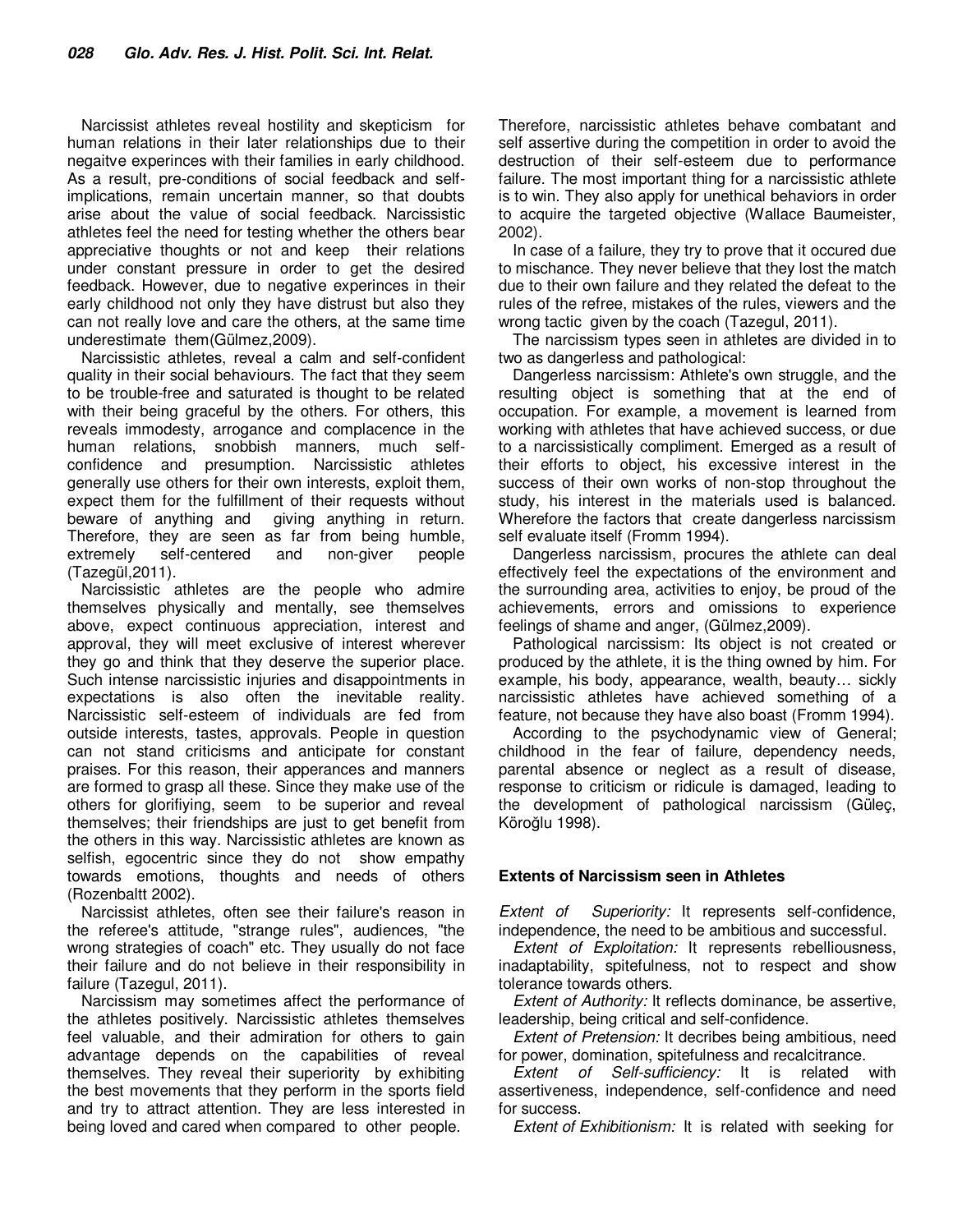emotion, extroversion and not controlling of the impulses. *Extend of Self esteem:* The person finds himself physically attractive and for this reason he thoughts that he is judged by the others (Gülmez,2009).

#### **The Signs of Narcissistic Athletes**

1. He thinks that he is so important. (ex: He exaggerates his success and skills, he expects to be known as an extraordinary person without performing sufficient success)

2. He ponders upon boundless success, power, intelligence, beauty or flawless love fantasies.

3. He believes that he is special, unique and relies only other special people of superior ones can understand him or just he has to be friends with that sort of people.

4. He wants to be exteremely admired.

5. He has an emotion that he deserves. ( Has an expactation of application of a treatment type according to his thoughts or adaptation according to his expactations.

6. He takes advantage of his interpersonal relations. He takes advantage of weaker sides of the others in order to reach his objectives.

7. He is not be able to empathize. He is reluctant to identify the needs of the others.

8. Most of the time he envies the others or believes that the others envy him.

9. He reveals arrogant and supercilious behaviours or manners (Köroğlu ve Bayraktar, 2007).

The concept of motivation is derived from the Latin word ''movere'' , meaning '' to move, to encourage, to act'' (Richart, 1975).

Briefly, the motivation means ''to direct and mobilize and dispose working'' for the people . The motivation can be identified in the form ''to act with one's own desires and wishes'' to perform a certain purpose (Koçel, 2003).

Requests and needs in Psychology are examined under the heading of motivation (Arkonaç, 1998).

The factors affecting to continuation of the sport or gaining continuity of the sport are called as the sportmotive. Thanks to these motives, the process causing to continue the sports activity is called the motivation in the sport. There are many different ways to motivate the individuals. In the context of sport and participation, it is also very important to undertstand what the motivation is. The motivation is the process to obtain and use the resources which is possible such as the ability, time and energy (Martin, 1996).

How to be perceived by individuals the external factors and effects on motivation is important. So , what motivate the Athletes to sport? Each individual has different the motives directing the participation in terms of the physical fitness sport and social relations. The extrinsic motive is one of them (Brasile, 1991; Helland, 1998).

The individuals are motivated with the extrinsic motives in terms of the rewarding and social appreciation (Hatfield, 1998).

### **Types of Motivation**

Intrinsic Motivation, briefly is that person's self-motivated. People who are intrinsically motivated in order to be competent (skillful) have an internal hunger. These people have the ability to manage themselves in order to be successful (Nicholas and Robert,1992).

People intrinsically motivated are addicted the game and their dignities. This inherent dignity motive to reveal the best of them. That many people around them is not critical for them. They continue by enjoying single-handed (Konter, 2004).

Extrinsic motivation is the strengthen or reinforce ,which can be appeared in the negative and positive effects through other people,and based on the material and moral values reducing or increasing the possibility of behavior's recurrence. Extrinsic rewards can be financial materials (for example: coupe, money, medals and so on extrinsic rewards). Extrinsic rewards can also come from immaterial sources .(For example, be appreciated, be praised and so on.) (Konter,1995).

Extrinsic motivation is not a situation which is directly related to the athlete . The simplest way to understanding the motivation of the external environment is to accept it as a process and to divide into (needs, motivations, goals,)the basic parts constituting it . The basic motivation process is usually expressed as follows (Gülen, 1998).

The purpose of this study is to reveal the relationship between the levels of narcissism and motivation levels ,by determining the levels of narcissism and motivational trends of free-style wrestler.

#### **MATERİAL AND METHOD**

#### **Universe and Sample**

The sample of this study constitutes a total of 145 freestyle wrestler which is selected by random sampling method and participated in Youth championship Turkey 2012.

#### **Research Data Collection**

1- The validity and reliability study in Turkey developed by Willis (1982) and Sport-Specific Success Motivation Scale made by Tiryaki ve Gödelek have been used in. The scale of Willis constitues of two sub-dimensions.The first of these sub-dimensions is the demonstration of power motive (power motive, POW) , latter the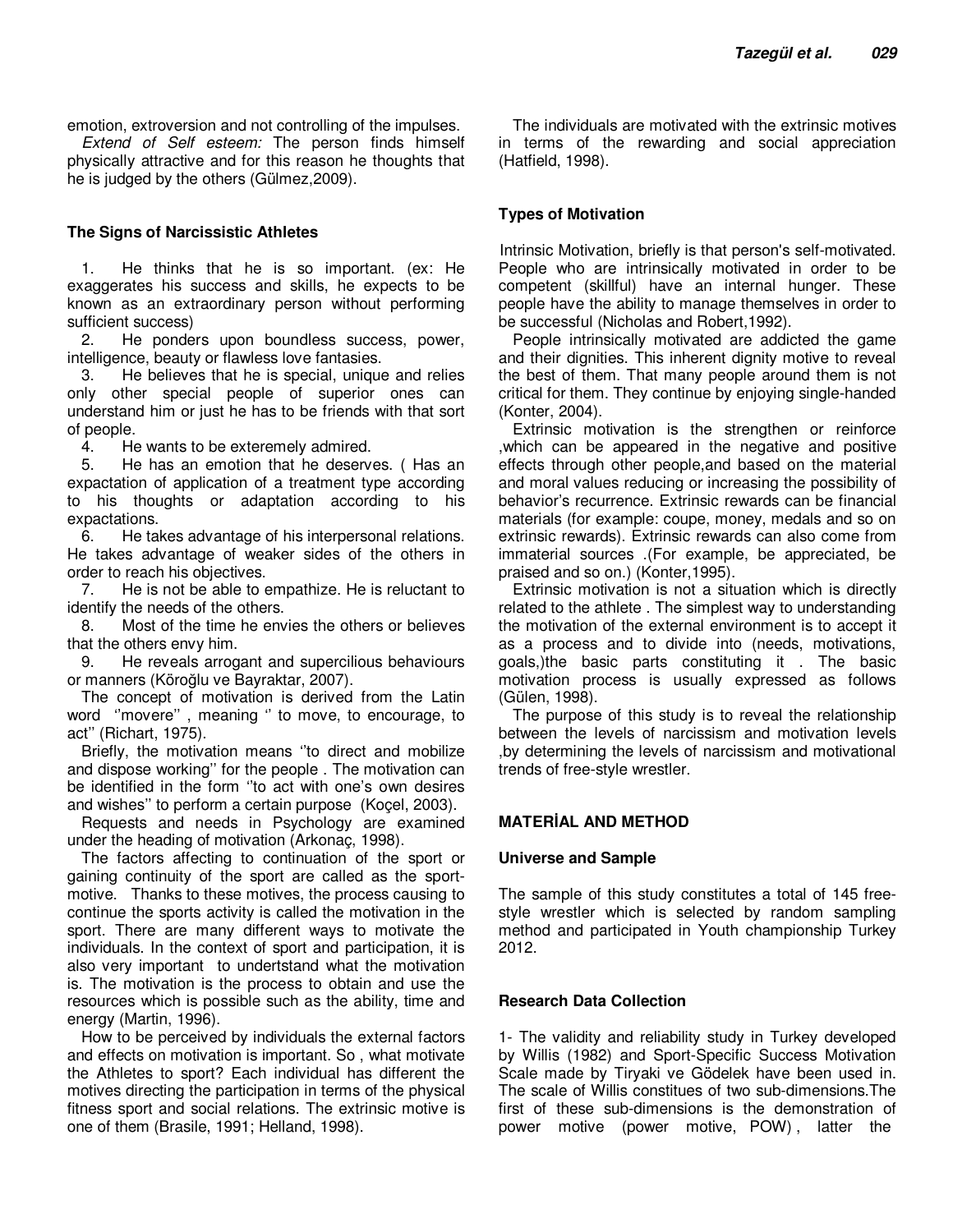|                            | N    |       | Minimum Maximum Mean |                 | <b>Std. Deviation</b> |
|----------------------------|------|-------|----------------------|-----------------|-----------------------|
| Power motive               | 140  | 25.00 | 81,00                | 40,9143 6,77117 |                       |
| Reach to Success 140 37,00 |      |       | 79.00                | 60,6786 7,66123 |                       |
| Avoid failure              | 140. | 11.00 | 57,00                | 34,3357 7,32652 |                       |
| Narcissism                 | 140  | 0.00  | 13,00                | 6.7071          | 2.77579               |

**Table 1.** Wrestling ' motivation trend and descriptive statistical findings of narcissism

**Table 2.** Correlation Analysis

|                         |                     | <b>Narcissism</b> |
|-------------------------|---------------------|-------------------|
|                         | Pearson Correlation | .015              |
| Power motive            | Р                   | .859              |
|                         | N                   | 140               |
|                         | Pearson Correlation | $-120$            |
| <b>Reach to Success</b> | Р                   | ,159              |
|                         | N                   | 140               |
|                         | P                   | $-190$            |
| Avoid failure           | Sig. (2-tailed)     | .025              |
|                         | N                   | 140               |

motivations regarding the success. The motives regarding success; are the motive to approach success, (MAS) and the motive to avoid failure (MAF). As a result of reliability analysis made by Tiryaki and Gödelek, it was determined as r=0,81 for the power demonstration subscale and r=0,82 for the approach failure sub-scale and r=0,80 for the Avoidance of failure sub-scale depending on the alpha reliability coefficients. The high of scores obtained from the dimension of ''Power Demonstration "and " Approach to Success''; the motivation of athlete is high in related to motivational aspects and if score is low, it indicates the opposite situation. The high score from ''Avoidance of failure''dimensions indicates the athlete's fear of failure and having more stress (Tiryaki and Gödelek, 1997).

2-Narcissistic Personality Inventory composed of 16 questions and translated into Turkish by Salim Atay in 2009 was used as a scale factor. NPI composed of 16 questions was arranged by Daniel R. Ames, Paul Rose ve Cameron P. Anderson in 2005 translated into Turkish by Salim Atay. After the pilot application by Atay Cronbach's Alpha value was determined as 0,57 in the first performed study. Reliability coefficient below the values expected due to the presence of each factor scale, the negative correlation is detected and evaluated and determined not provide additive scale of four, were revised statement. After the measurements performed this change Cronbach's Alpha value was raised to 0,652. The questions in 16 questions scale factor translated into Turkish by Atay also distributed in 6 factors as superiority, authority, pretension, self sufficiency and exploitation similar to the 16 questions NPI English version. The points that can be gained from NPI are: extent of authority 0-2, extent of exhibitionism 0-3, extent of explotation 0-3, extent of pretension 0-2, extent of selfsufficiency 0-3, extent of superiority 0-3, total narcissism is between 0-16 points. As the point increases the level of narcissism also increases (Atay, 2009).

#### **Data Analyses**

SPSS 15 package software was used for the data analysis. The test of Kolmogorov-Smirnov to determine whether the data had a normal distribution , the test of Levene was applied to determine the homogeneity of variances and it was determined that the datas had an homogeneous and normal distribution. Descriptive statistics and Pearson correlation and regression analysis were used in the analysis of the datas.

## **FİNDİNGS**

In this chapter, the findings obtained after the research are presented as 3 different tables and are tried to be explained.

In the Table 1, when the descriptive statistical findings showing the motivation orientation sub-dimensions and narcissism levels of the wrestlers within the scope of the study are examined, 'display of power' motives of the wrestlers are designated as  $(\overline{x} = 40.914 \pm 6.771)$ , 'reach the success' motives of them are designated as  $(\overline{x} = 60.678 \pm 7.661)$ , 'escape from success' motives of them are designated as ( $\overline{x}$  =34.335±7.326), narcissism is designated as  $(\overline{x} = 6,707 \pm 2.775)$ .

In the Table 2, at the end of the correlation analysis carried out between Narcissism and motivational sub-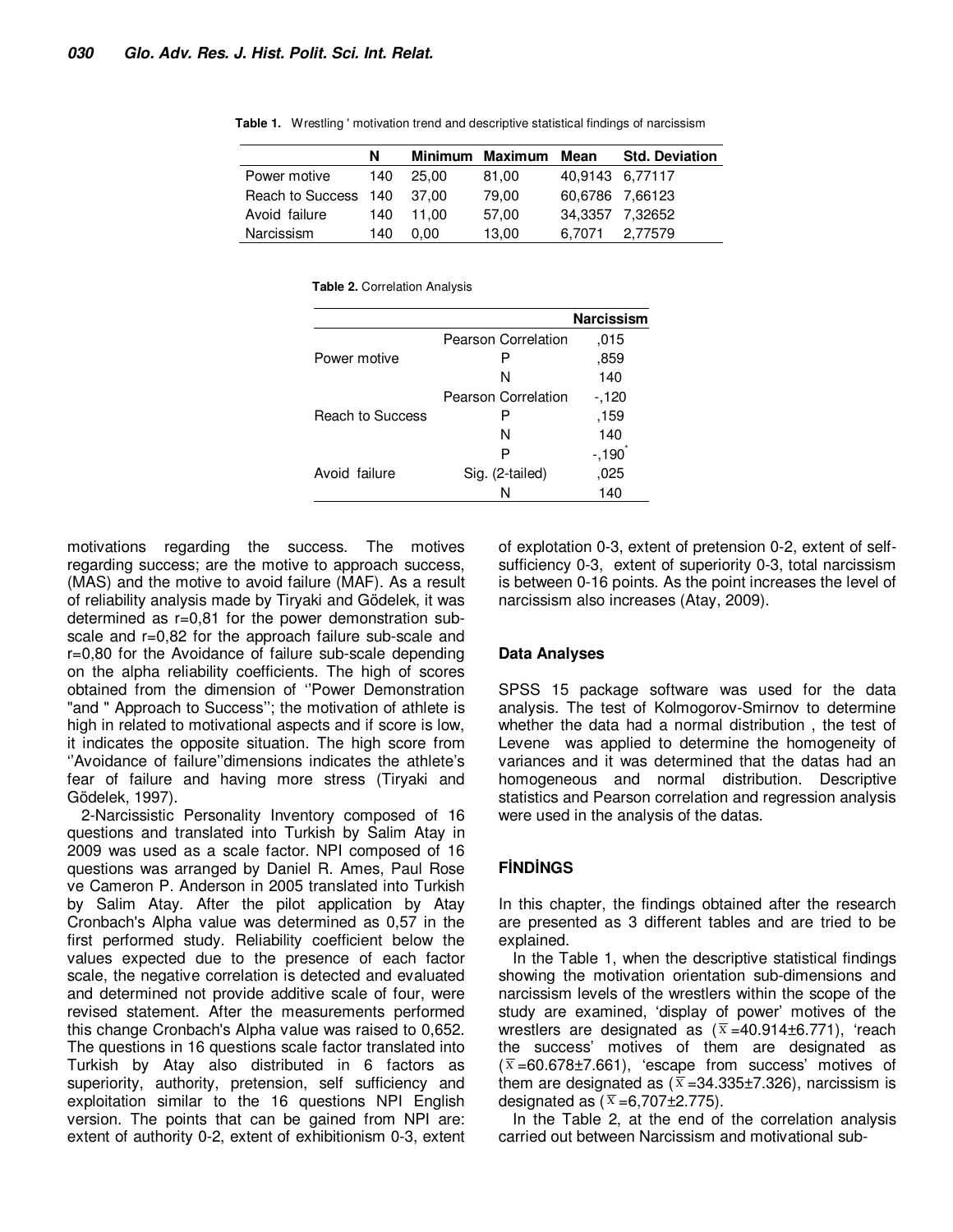**Table 3.** Regression Analysis

|                         | <b>R</b> Square |       | <b>Beta</b> |              | p    |
|-------------------------|-----------------|-------|-------------|--------------|------|
| Power motive            | .000            | .032  | .015        | .178         | .859 |
| <b>Reach to Success</b> | .014            | 2.01  |             | -.120 -1.418 | .159 |
| Avoid failure           | .036            | 2.010 |             | -.190 -2.270 | .025 |

dimensions, a slightly negative correlation is determined between 'escape from success' motive and narcissism.

In the Table 3, at the end of the regression analysis carried out between Narcissism and motivational subdimensions, a statistically significant correlation is determined between 'escape from success' motive and narcissism ( $p < 0.05$ ).

## **DİSCUSSİON**

In the Table 1, when the descriptive statistical findings showing the motivation orientation sub-dimensions and narcissism levels of the wrestlers within the scope of the study are examined, 'display of power' motives of the wrestlers are designated as  $(\overline{x} = 40.914 \pm 6.771)$ , 'reach the success' motives of them are designated as  $(\overline{x} = 60.678 \pm 7.661)$ , 'escape from success' motives of them are designated as ( $\overline{x}$  =34.335±7.326), narcissism is designated as  $(\bar{x} = 6,707 \pm 2.775)$  and after the descriptive statistical findings are examined, the motivation levels of the wrestlers are determined to be high. When these findings obtained are evaluated according to the motivation orientation scale, it can be said that the wrestlers within the scope of the study are ambitious, determined and desire the success. In the literature review made, the studies which parallel with this study are not encountered.

Çekin, Tatar, and Afyon (2001) found that the motives of athletes in the age group 14-16 engaged in individual sports are to tprove himself, to obtain a good place in society and to be healthy (Tazegül,2013).

Moreover, the athletes's social status to be achieved through the championship and awards are the important factors to be high of young athletes motivations. Rewarding is one of the most effective among the motivating factors. (Wampbell, 1994).

Kuru and Abakay (2009), identified as follows in their studies; power motive of non-degree wrestlers is  $X = 38,40 \pm 3,97$ , those with degree in Turkey  $X = 39,30 \pm 5,08$ , those with degree in the international tournament  $X = 37,42 \pm 4,59$ . it is identified as follows for non-degree wrestlers in the motive to escape from success ; the motive to escape from success  $X = 34.45 \pm 1.5$ 5,99. Those with degree in Turkey  $X = 35,48 \pm 5,40$ . those with degree in the international tournament

 $X = 35.37 \pm 4.57$ . Aktop (2002) in study, examined the sub-dimensions of success motivations and found as follows; Individual athletes's sub-dimensions of power motive is X=37,89, the sub-dimension of the approach motive to success is  $X=62,50$ , the sub-dimension of the motive escape from success is X=28,17 .

Tazegül, Kalkavan, and Ersoy (2012), in their study, determined as follows; the power motive of the wrestlers that are Turkey's champion is (=39,055±3.749), the power motive for the boxers that are Turkey's champion in the branch of boxing is  $(=37,900\pm5,258)$ . While Soyer, Can, Güven, Hergüner, Bayansalduz, and Tetik (2010) haven't found a significant relation between the ages and success motivations of the athletes , they found a significant relation in the gender factor. In the research made by Engür (2002) for determining its effect on the success motivation in elite athletes state anxiety levels, found that the succes motivation of male athlete is higher than female athletes.

Aslan and Kuru (2002), in their study,found a relationship in the positive low level of significance between the motives to avoid failure and the sporting experiences of the first league footballers and also in the negatif low level of significance between the power motive and the sporting experiences in the second league footballers. Turkmen (2005) found the requirement for success professional football players found higher than the requirements for success amateur soccer players. As a result of the study determining the factors of the motivation influencing to the Ural (2008) 's team performance, it was determined that the motivation level of athletes engaged in sports for less than 5 years is lower than and athletes engaged in sport for less than 10 years . In comparing the motivations of sport-specific success of female and male athletes made by Erman, Şahan, and Can (2004), it was not be found significant differences in terms of sub-parameters of achievement motivation between male and female athletes .

Karabulut, Kirazcı, and Aşçı (2000) determined the following values; the value of the power motive of experienced athletes  $X$  40.87, inexperienced athletes  $X$  39.49, and the motive approach to success of experienced athletes  $X$  64.23, inexperienced  $X$  64,41, the motive to avoid failure of experienced athletes  $X$  31,02, inexperienced  $X$  32,71. However, there was a significant difference between the two groups.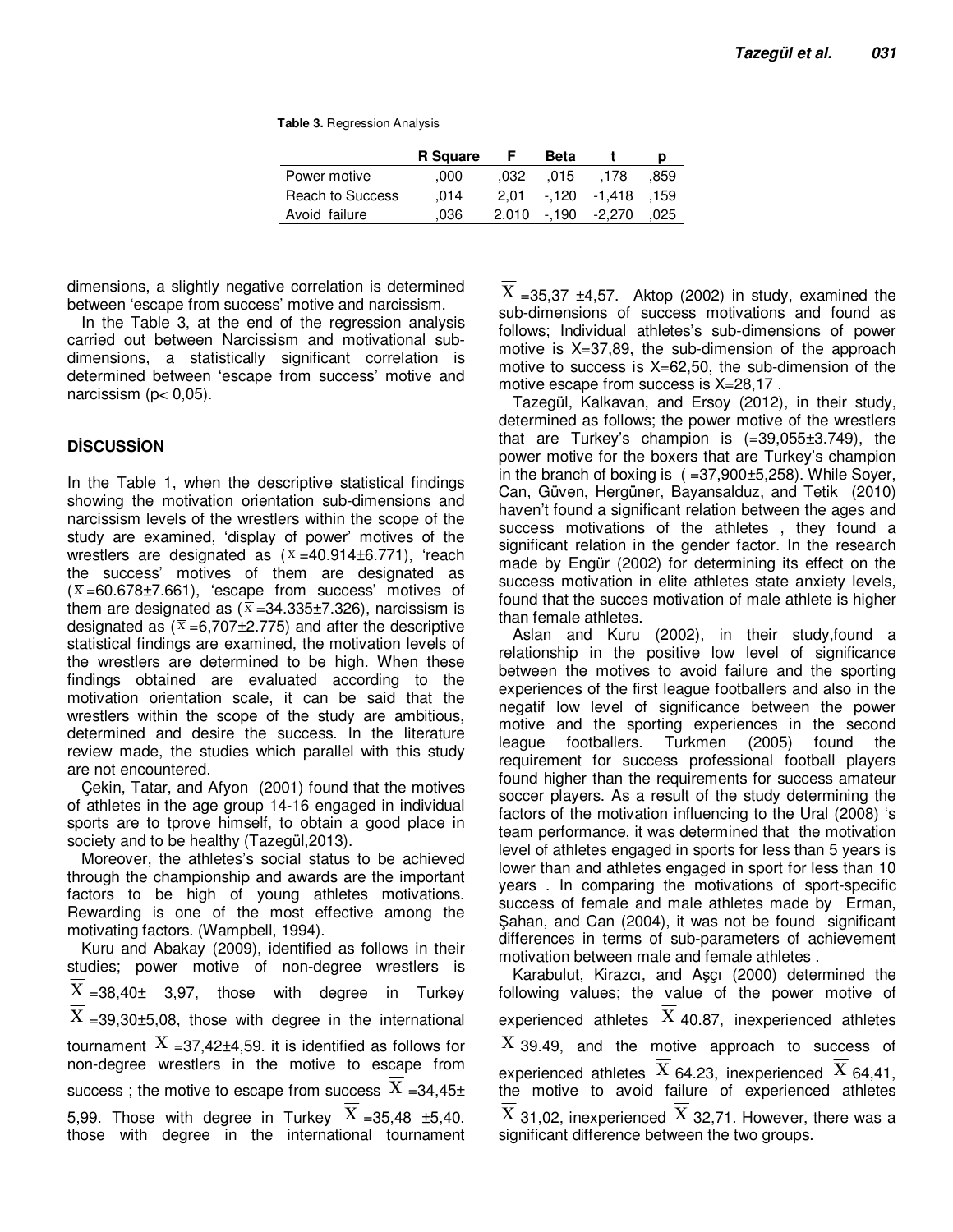Tazegül (2011) found as follows; Weightlifters narcissism level  $(7.283 \pm 2.786)$ , boxers  $(7.216 \pm 2.584)$ and the level of narcissism of Greco-Roman wrestlers (6,750±2,777). Tazegül (2012) found as follows; the level of narcissism of the athletes in kick boxing branch (6,533±2,849),the level of narcissism of the athlete in freestyle wrestling branch ( 6,333±3,578 ).

Elman ve ark. (2003), found as follows; soccers narcissism level (19.4), basketball and rugby (17.8), and non-athlete narcissism level (15.2).

Tchanz and his collegues (1998) assert that males are more narcissistic and females.

Tammy and his colleagues (2007) also agree with this notion.

Porcerelli and his colleagues (1995) found that weightlifters and body builders who takes steroid drugs are more narcissistic than weightlifters and body builders who does not take such drugs.

Correlation analysis showed that while there is no meaningful correlation between narcissism and boosting and aiming success mechanisms, there is a negative correlation between narcissism and abstaining from success drive. It is also found that as the wrestlers' narcissism level increase, their abstaining from success drive decrease. According to narcissism and motivation scales, these findings are normal. The reason is that while abstaining from success indicates low level of motivation, narcissism symbolizes ambition, being decisive, determined and leader. Furthermore, narcissistic persons are always willing to show their talents and abilities and not willing to miss any chance to demonstrate that.

#### **CONCLUSİON**

In conclusion, findings indicate that wrestlers' motivation levels are normal and as the level of athelets narcissism increase, their abstention from success decrease. It is also found that these findings justify the scales which have been used in this study.

In the modern understanding of sport, it is understood that athletes' performance can be improved by physical exercise up to a point and then the psychological mood of athletes plays a significant role to improve their performance even more. One of most significant elements of performance which is affected by psychological mood is motivation level of athletes in sport. When success is wanted and high level of performance is asked from athletes, internal motivation of athletes should be improved by external material and non-material incentives. It is thought that this study can contribute other researchers who work on similar issues like motivation and sport success, and athletes in terms of identifying motivation elements and therefore their performance.

#### **REFERENCES**

- Aktop A (2002). Spora Özgü Başarı Motivasyonu İle Psikolojik ve Yapısal Özellikler Arasındaki İlişkinin İncelenmesi, Yüksek Lisans Tezi, Antalya. Pp. 6-15
- Arkonaç SA (1998). Psikoloji Zihin Süreçleri Bilimi, Alfa Basım, İstanbul.
- Aslan A, Kuru E (2002). Profesyonel ve Amatör Futbolcuların Başarı Motivasyonu Farklılıkları ve Sportif Eğitimi ve Spor Bilimleri Dergisi. **7**: 2-29.
- Atay S (2009). Narsist Kişilik Envanterinin Türkçeye Standardizasyonu,<br>Gazi Üniversitesi İktisadi ve İdari Bilimler Fakültesi Dergisi.11: *Gazi Üniversitesi İktisadi ve İdari Bilimler Fakültesi Dergisi.***11**: 181-196.
- Atay Salim ( 2010 ). *Çalışan Narsist*,1. Baskı, İstanbul: Namar yayınları. 3
- Aslan A, Kuru E (2002). Profesyonel ve Amatör Futbolcuların Başarı Motivasyonu Farklılıkları ve Sportif Tecrübe ile İlişkisi*, Gazi Beden Eğitimi ve Spor Bilimleri Dergisi.* VII 2:29, Ankara.
- Brasile FM, Kleiber DA, Harnisch D (1991). Analysis of Participation Incentives Among Athletes With and Without Disabilities. *Therapeutic Recreation J.* **25**: 18-33.
- Elman FW, McKelvie J Stuart. (2003). Narcissism in Football Players: Stereotype or Reality Athletich insightthe *online j. sportpsychol.* **5**: 38- 46
- Engür M (2002). Elit Sporcularda Başarı Motivasyonunun, Durumluk Kaygı Düzeyleri Üzerine Etkisi**,** Yüksek Lisans Tezi, İzmir.
- Erman AK, Şahan A, Can S (2004). Sporcu Bayan ve Erkeklerin Spora Özgü Başarı Motivasyonlarının Karşılaştırılması, 10th ICHPER Sd European Congress and TSSA 8th International Sport Science Congress, pp. 17-20 November, Antalya.
- Fromm E (1994). Sevginin ve Şiddetin Kaynağı,6.Baskı, (Çev: Y.salman,N.İçten). Payel Yayınları, İstanbul. 70
- Gülen A (1998). Başarı Motivasyonu ve İş Örgütlerinde Yönetim (Üst ve Orta Kademe Yöneticiler Üzerinde Bir Çalışma), Yüksek Lisans Tezi, Abant İzzet Baysal Üniversitesi, Sosyal Bilimler Enstitüsü,İşletme Ana Bilim Dalı, Bolu.45
- Güleç,C, Köroğlu E (1998) .Psikyatri Temel Kitabı Cilt 2, 1. Baskı, Hekimler Yayın Birliği, Ankara, p. 742.
- Gülmez N (2009). Narsistik Liderlik, Yayınlanmış yüksek lisans Tezi.İstanbul: Marmara Üniversitesi Sosyal Bilimler Enstitüsü, İstanbul. Pp.20-30
- Güney S (1998). Davranış Bilimler ve Yönetim Psikolojisi Terimler Sözlüğü, Ankara. P.198
- Gençtan E (2004). Psikodinamik Psikiyatri ve Normaldışı Davranışlar, 17. Basım, Yaylacık Matbaacılık Ltd.254
- Hatfield KL (1998). A Study of Participation Incentives Among Collegiate Athletes With and Without a Disability. Master's thesis, Southern Illinois University at Carbondale.
- Helland, ET (1998). Motivational Predictors of High Performance and Discontinuation in Different Types of Sports Among Talented Teenage Athletes. *Int. J. Sport Psychol.* **29**: 27-44.
- Karabulut C, Kirazcı S, Aşçı HF (2000). Takım ve Bireysel Sporcuların Başarı Motivasyonu Düzeylerinin İncelenmesi; Hacettepe Üniversitesi Spor Bilimleri Kongresi, pp.3-5 Kasım, Ankara.
- Koçel T (2003). İşletme Yöneticiliği, Beta Yayınları, İstanbul.pp.633-653.
- Konter E (1995). Sporda Motivasyon, Saray Tıp Kitapevi, İzmir. P.27
- Konter E (2004). Antrenörlük ve Takım Psikolojisi, Palme Yayıncılık, Ankara. Pp.85-88.
- Köroğlu E, Bayraktar S (2007). .Kişilik Bozuklukları, 1. Basım, Ankara: HYB Basım Yayın, Ankara. P. 92
- Kuru E, Abakay U (2009). Güreş Grekoromen Genç Milli Takım Sporcularının. Başarı motivasyon Düzeylerinin, Sportif Tecrübe ve<br>Antrenman Sıklığı Açısından İncelenmesi BedenEğitimi Spor Antrenman Sıklığı Açısından *İncelenmesi Bilimleri Dergisi* **9**: 41-50.
- Martin JJ, Mushett CA (1996). Social Support Mechanisms Among Athletes with Disabilities. Adapted Physical Activity Quarterly**13:**74- 83.
- Nicholls JG, Robert GC (1992). The General and The Specific in the Devolopment and expression of Achievement Motivation; Motivationin Sport and Exercise, Human Kinetices Boks. Pp. 65-69.